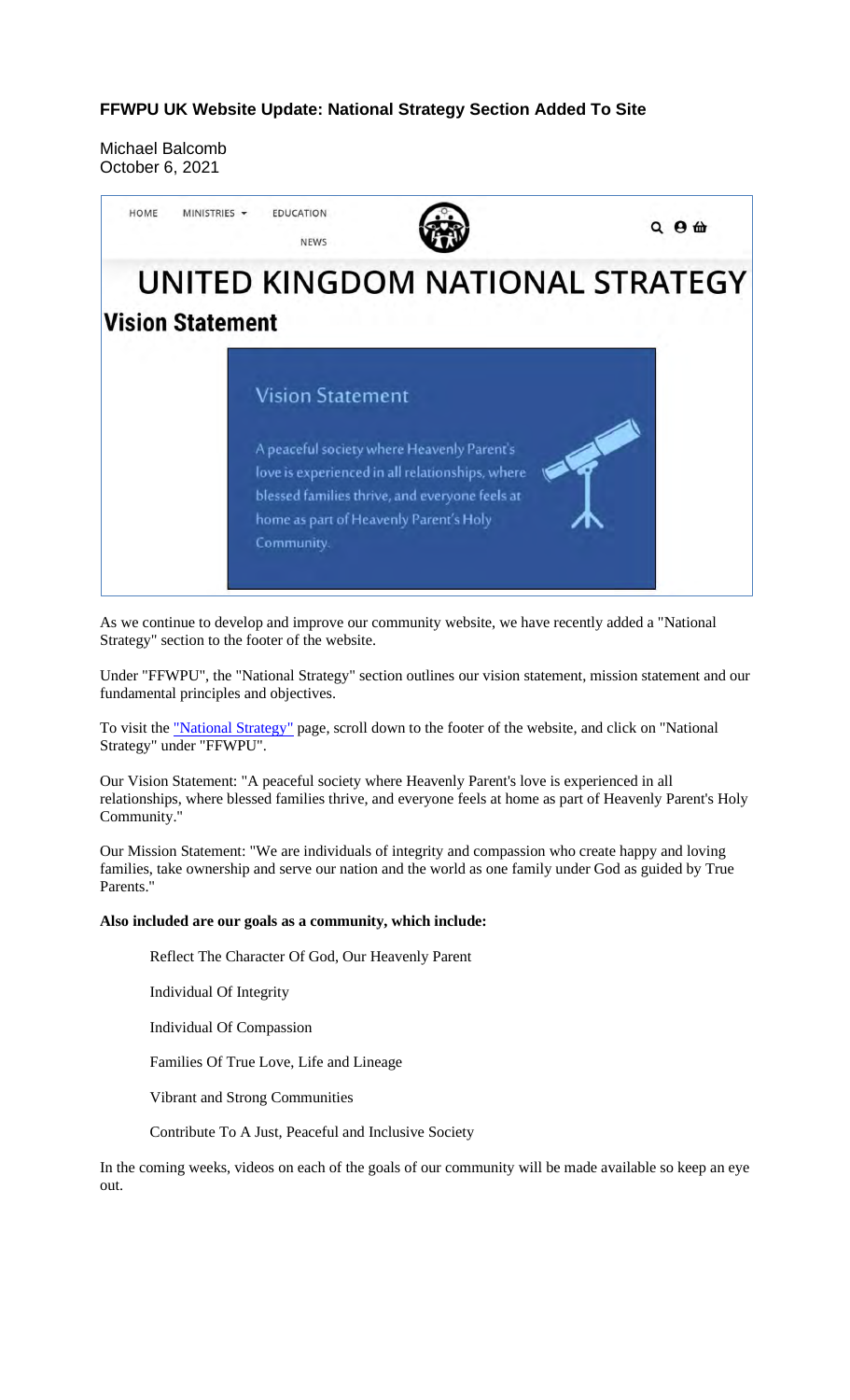

# **Vision Statement**

## **Vision Statement**

A peaceful society where Heavenly Parent's love is experienced in all relationships, where blessed families thrive, and everyone feels at home as part of Heavenly Parent's Holy Community.

# **Mission Statement**

## **Mission Statement**

We are individuals of integrity and compassion who create happy and loving families, take ownership and serve our nation and the world as one family under God as guided by True Parents.



# **Our Fundamental Principles And Objectives**

## Our Fundamental Principles: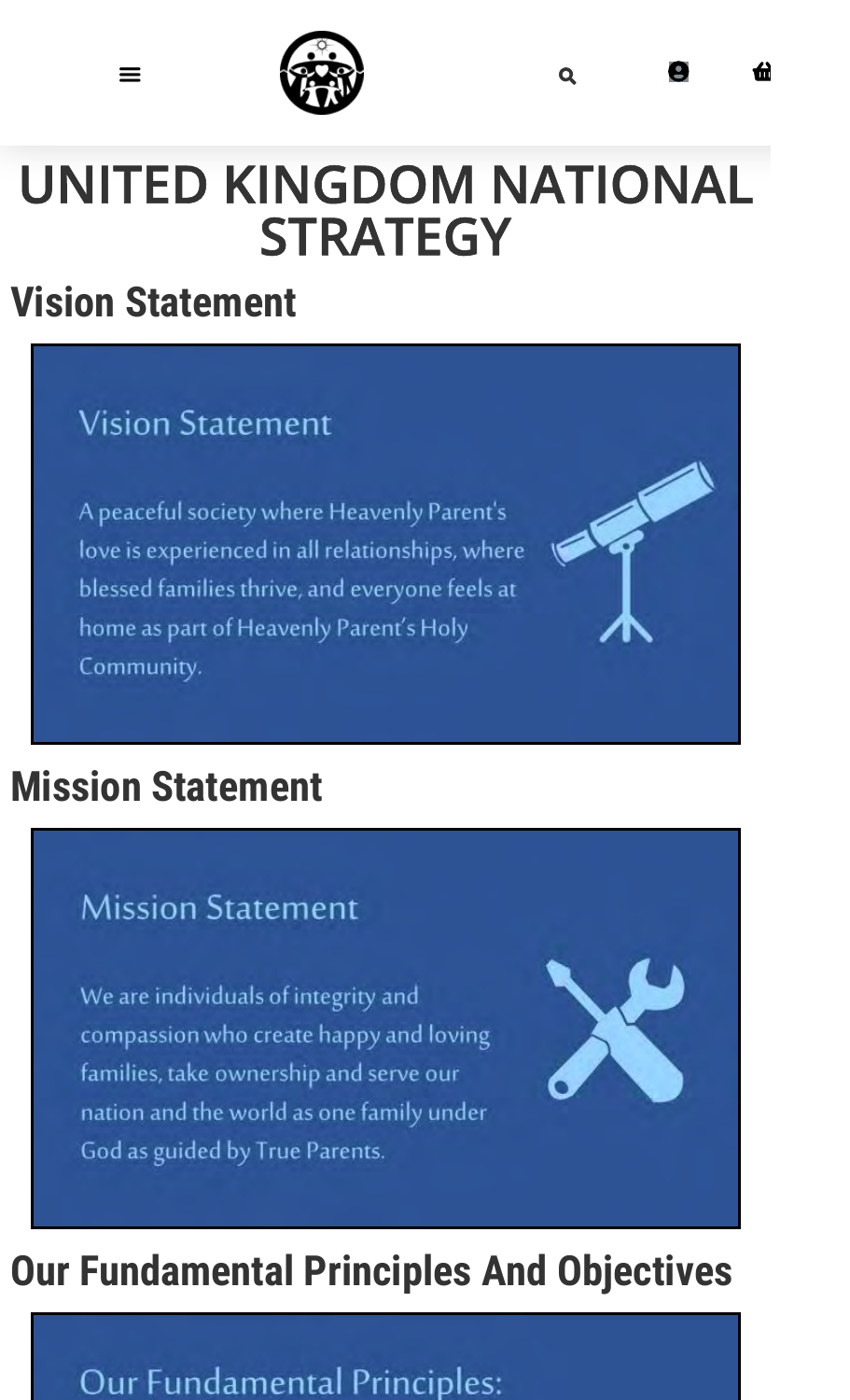- (A) Attendance to God, the Heavenly Parent
- (B) True Love, living for the sake of others
- (C) Respect of and care for the creation
- (D) Intergenerational continuity
- (E) Partnership approach
- (F) Accessibility

# 3 Objectives:

- 1. Become individuals of integrity and compassion who reflect the character and love of God, our Heavenly Parent
- 2. Become families of true love, life and lineage that create, vibrant and strong communities
- 3. Contribute to a just, peaceful and inclusive society through living for our neighbours, communities, the nation and the world

# **Our Goals**



1. Reflect The Character Of God, Our Heavenly Parent

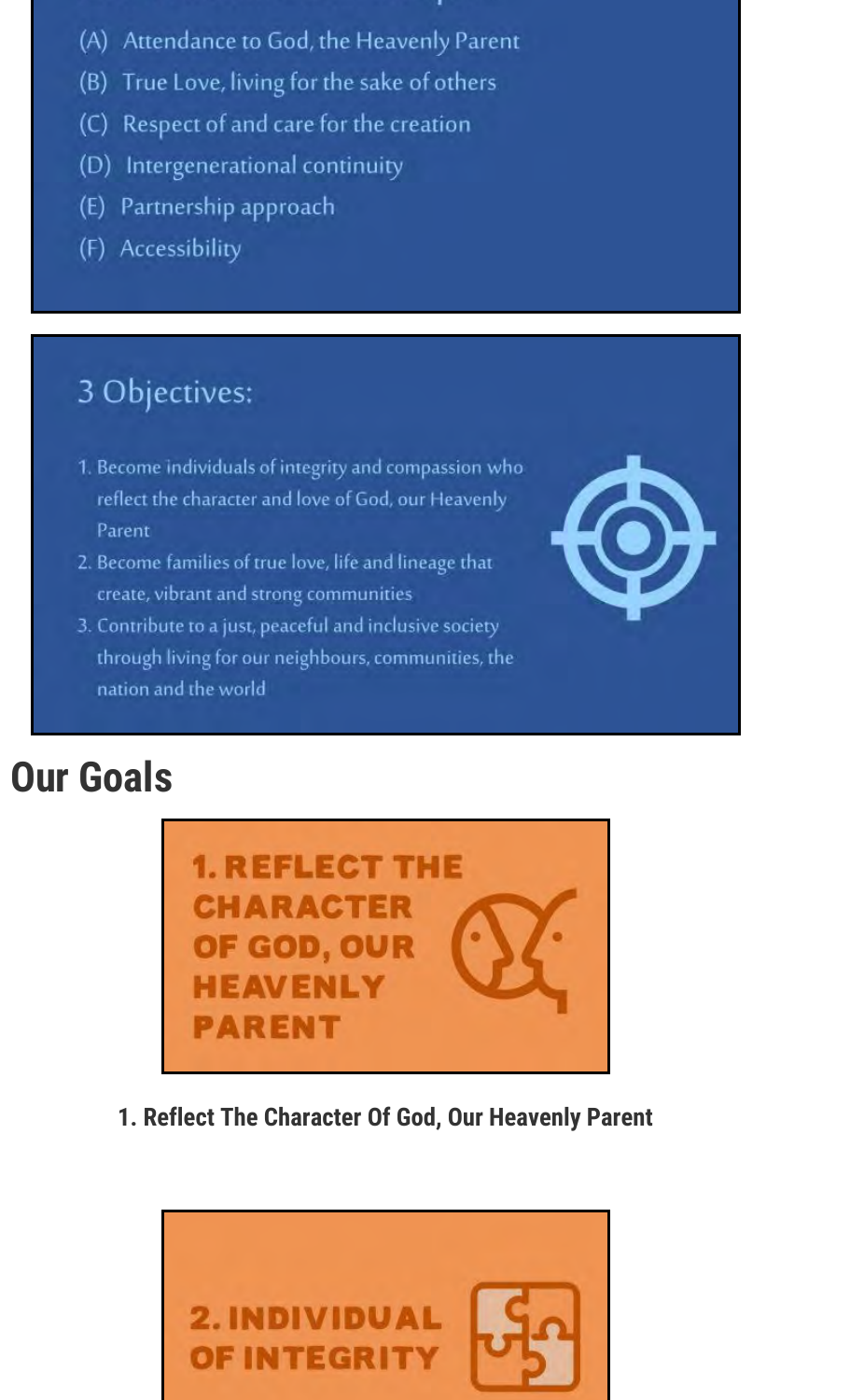**2. Individual Of Integrity**



- **3. Individual Of Compassion**
- **4. Families Of True Love, Life & Lineage**